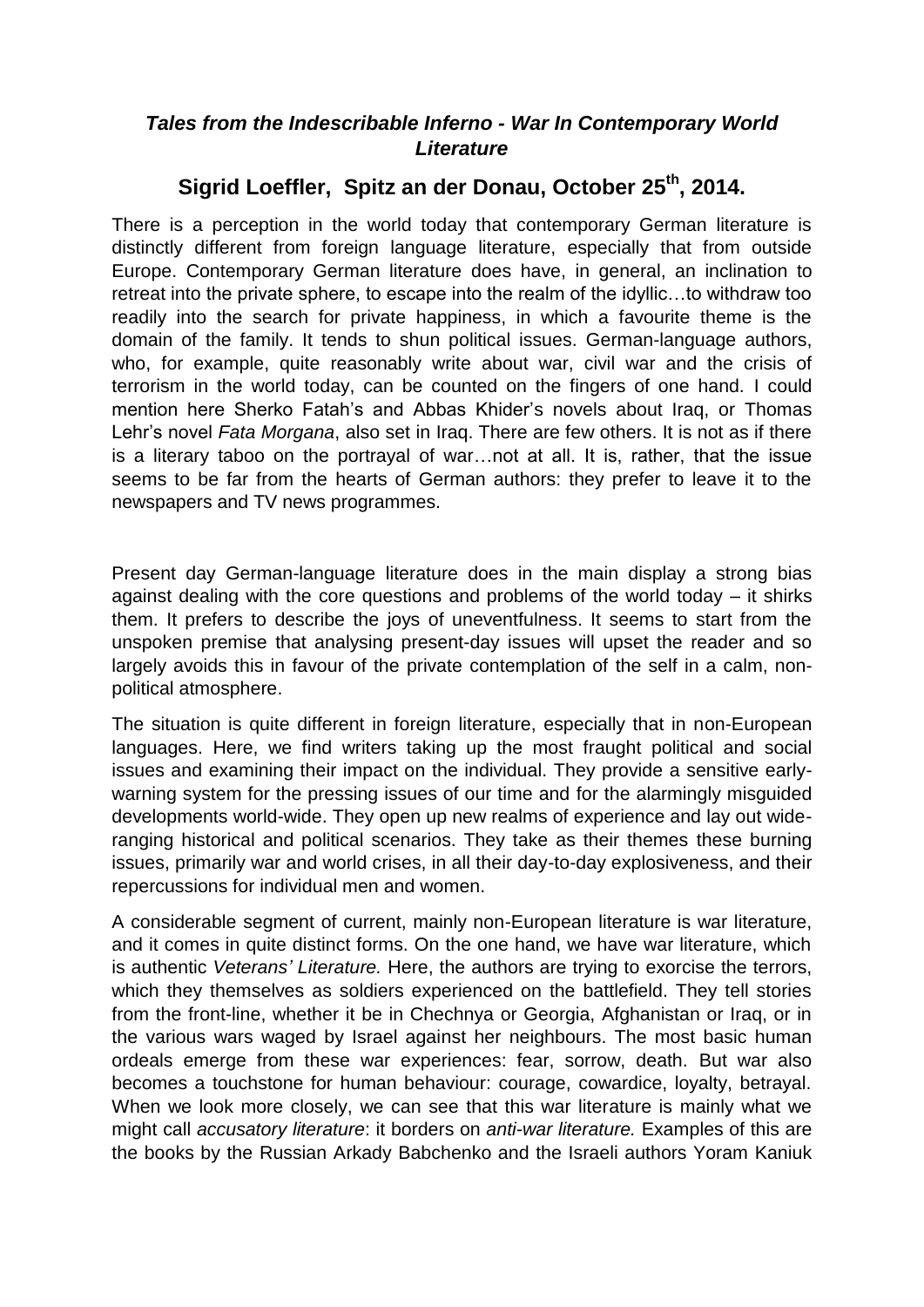and Ron Leshem. The indictment is that war is presented as a supposedly noble and patriotic enterprise, when the reality is that war is a dirty business.

On the other hand, we have war literature that focuses on the psychological consequences of contemporary wars and the events surrounding them on the individual, on society, on cultures and on value systems. The theme here is of the transformatory power of war: how war destroys societies; fragments their cohesiveness and creates chaos; changes geographical frontiers; and calls into question the meaning of traditional values like courage, loyalty and the willingness to make sacrifices.

In these stories, it's not primarily about describing the detail of battle as such, or the profession of being a killer. It's much more about how the corrosive power of war reflects indirectly and individually on those involved. This *Reflective War Literature* is extremely extensive, diverse and morally complex. Its authors are not drawing on their own experience of war, at least only very rarely. In the main, they meditate on wars that they have not experienced at first hand, perhaps because they are too young, as in the case of Nadifa Mohamed, Dinaw Mengistu and Chimamanda Ngozi Adichie, who have, respectively, written about the origins of the civil wars in Somalia, Uganda and Biafra, wars which they have not themselves experienced because of when they were born. In most cases, these novels are based on the war memories and stories of parents and grandparents.

War literature is *per se* a paradox. It transforms war – essentially a destructive phenomenon – into an aesthetically creative act. It is also paradoxical, because it often arises from the author's motivation to understand war and to make it more comprehensible than it actually is. The inferno of war is impossible to describe, according to the Iraqi author, Najem Wali. The paradox again is that he makes this assertion in his novel *Baghdad Marlboro*, which is itself a war novel that describes the hell that was the Iraq war in both realistic and surrealistic narratives.

So war literature, in that it tries to tell the untellable, is accompanied by multifarious risks. Every representation of war is, in the parlance, a minefield of clichés. Precisely because there have been war stories as long as men have been fighting wars, and because we have been reading about war as long as there have been books to read about it in, we have had our fill of every conceivable type of war literature. The stylish can so easily merge into cliché: only war can make a man…no man comes out of war the same man that went into it...truth is the first casualty of war...every war is worse than predicted. Pure cliché. It blossoms in war literature now as then.

Ever since the horrors of the First World War, when the annihilation of huge numbers of fighting men was organised down to the last technically perfected detail, literature that glorifies war is no longer flavour of the month. It has been impossible since then to represent war in ways that suggest it is romantic, uplifting or heroic. War is no longer the ultimate 'high'. On the contrary, the prevailing style that emerged has been one of chill, sober disillusion, à la Hemingway; a style which, in the case of Ernst Jünger, for example, boils over into being "furiously unmoved", to quote the critic Lothar Müller. It's often from this just a short step into cynicism. Calm acceptance has to be established in cold cadences. In war, horror not infrequently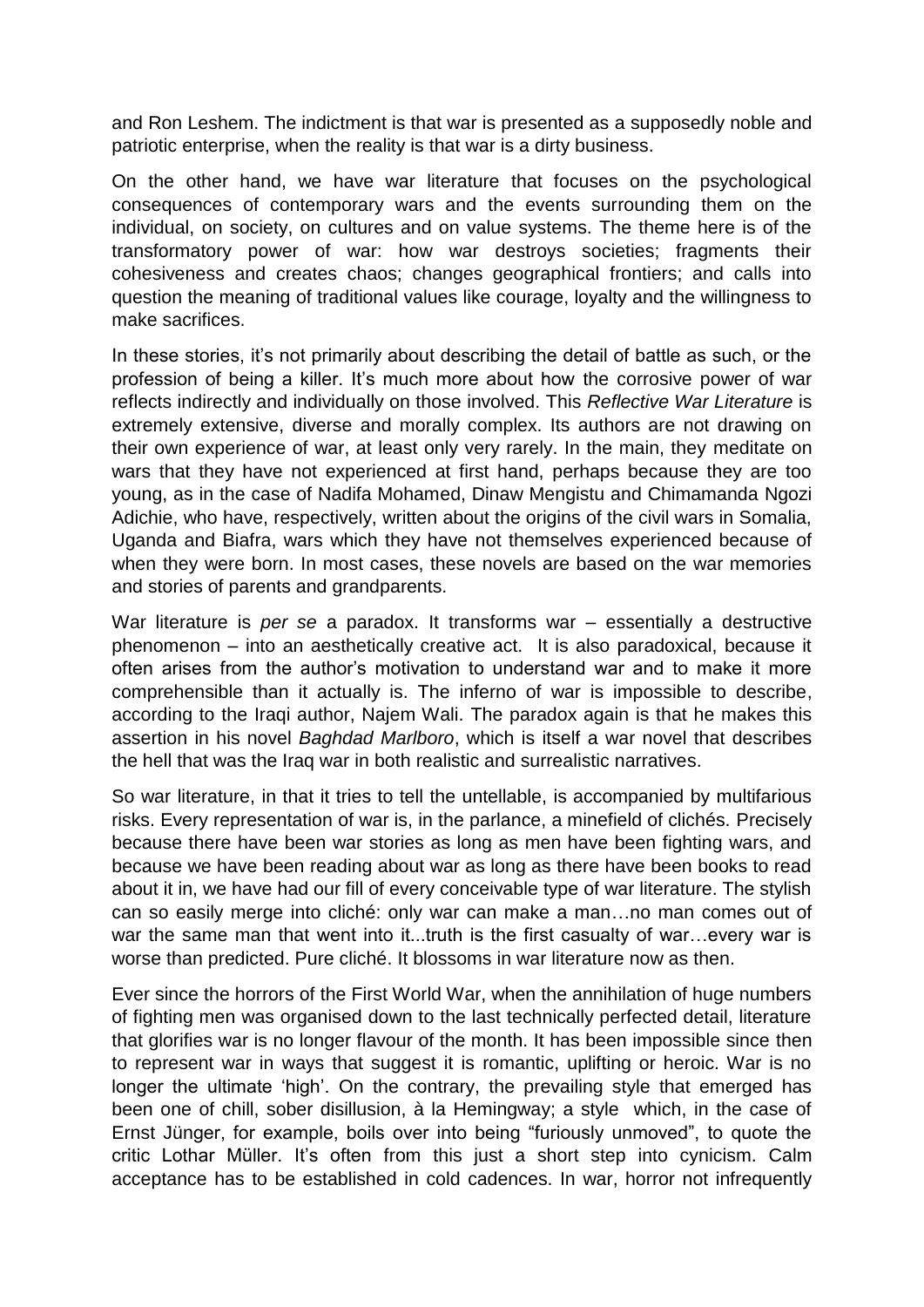borders on the absurd, so writers often respond with black humour, or satire or surrealistic alienation. Surrealism becomes a form of self-protection, of distancing themselves from the murderous pressure of warfare. Despair is concealed behind sarcasm, and at times behind that lies a bizarre inner rage at the ending of their own personal world.

However, the majority of these authors are concerned with factual accuracy and the most precise and objective way to present the detail of war – with the aim of documenting it, so that the facts cannot be distorted and used as propaganda. But such realism brings its own dilemma: the more realistic their description of the horrors of war, the greater the danger it will be read with sadistic pleasure. The writer of realism always runs the risk that they unwittingly glorify violence, mask people's suffering, and by exploiting warfare in their writing, offering the reader a voyeuristic or sadistic experience. The reader sits in safety, far from the battlefield, but vicariously feels the thrill of being close to danger, without the slightest risk to themselves personally.

I would now like to further illustrate these general points with examples from some selected war novels. I have chosen examples of both *Veterans'* and *Reflective War Literature.*

I shall begin with the Russian journalist and author Akcady Babchenko. He was born in Moscow in1977 and was called up for military service as an 18-year old. He was happy to be posted to the Caucasus, because the climate was warm down there; then he found himself plunged into the first Chechen War, with no idea what he had let himself in for. He volunteered to serve in the second Chechen War, and was paid 900 US dollars a month. This was how he tried to regain control over his life.

Babchenko has written two autobiographical accounts of his experiences in the two Chechen Wars, instigated by post-Soviet Russia: *One Soldier's War,* in 2007, and *A Good Place to Die* in 2009. He has also published a collection of his reportage over the past ten years: *A Day is a Lifetime: War Reports* (2014).

Babchenko recounts how he has been bedevilled by a love of war. He can't write about anything else. "*War*", he says, "*is the most powerful drug there is*." In his first two books, he describes in merciless detail the cruelty meted out to recruits in their training camp by the officers in charge, how they were tormented and maltreated. The agonies of starvation and the orgies of beating were so horrific that the recruits almost longed to be sent to the frontline in Chechnya. There were no post-war support programmes for the more than a million Russian soldiers, who fought in Chechnya: many are still suffering from post-traumatic stress, including Babchenko himself. "*Writing is my way to psychological rehabilitation*," he says.

When war broke out between Russia and Georgia over the break-away province of South Ossetia, Babchenko immediately went back to the Caucasus. In order to be able to report all the action, he enlisted as a volunteer so that he could get into the South Ossetian capital - which had already been bombed by the Georgian military as fast as he could.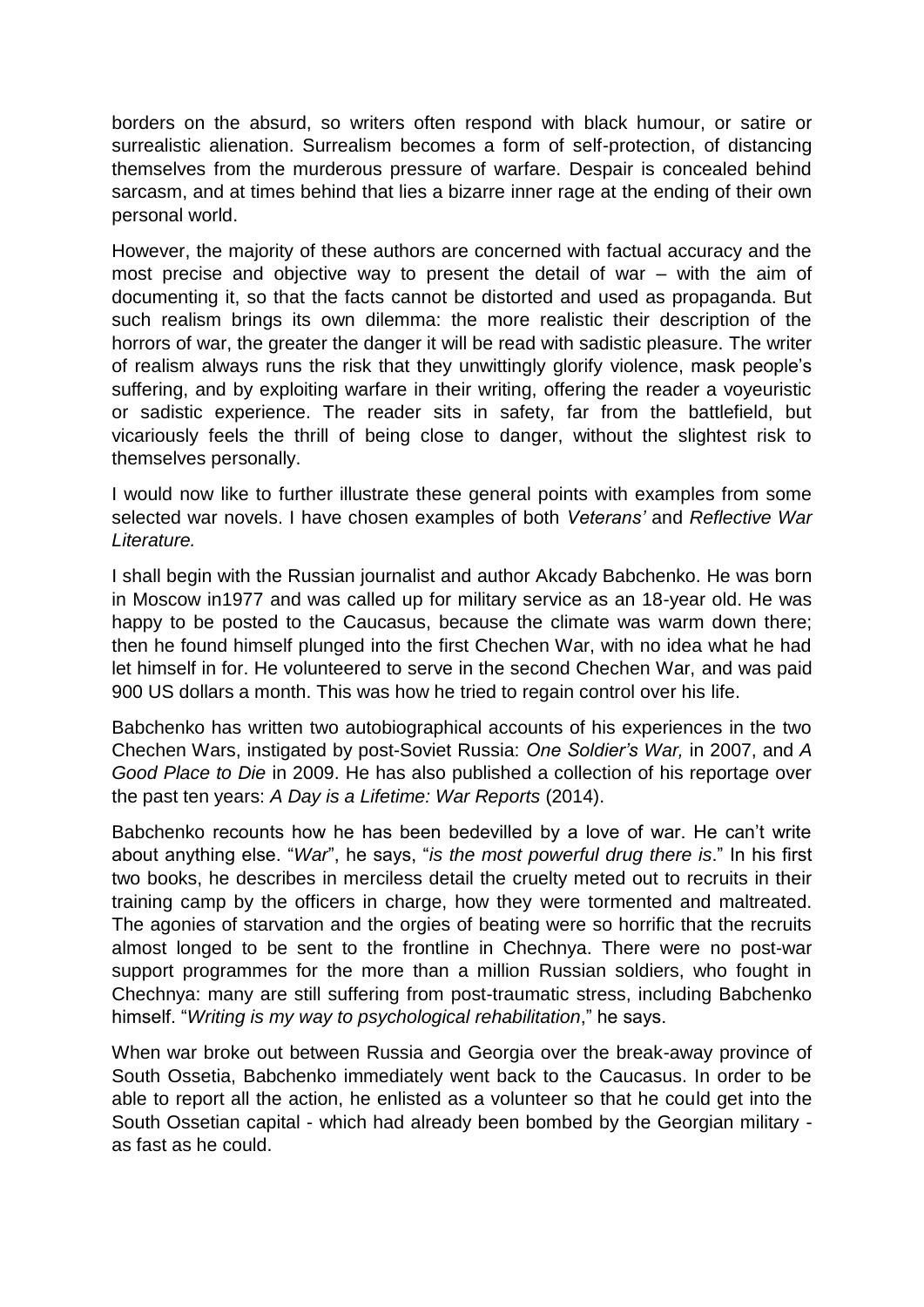Babchenko's reportage in his latest book is staccato, his sentences pounded out in a breathless, edgy present tense, which tells us just how far war fever has gripped him once again. His prose takes on the cold, insensitive tone of the cynical, hardened war veteran, someone whom nothing can distress. He has the smell of corpses in his nostrils, he has the grenade-shattered bodies of soldiers lying by the roadside in his sights and he hesitates only briefly over whether to photograph the burnt corpse of a Georgian tank driver. "*Have I the right to do this? In the end I took the decision, I took the picture. That's what I came here to do. I can debate the ethics back in Moscow*."

These volunteers are a motley, dubious bunch of mercenaries and old warhorses, warriors for rent, from all over the region, driven by questionable motives and lured by the clamour of wars that are not theirs: veterans of Afghanistan, fighters from Dagestan, Kalmucks and even Chechens. They are a complex group, in which the normal definitions of friend and foe are no longer valid.

It's striking how this author strives to deal with both the warring parties fairly. This is different from his two books on Chechnya, which present unconfirmed rumours of atrocities as if they were facts; in this book, Babchenko scrutinises all the statistics of those killed in action and all the claims of genocide and massacres of civilians. He is suspicious of the war propaganda from both sides, and states: "*There is no question here about mass executions or ethnic cleansing. I have tried to remain objective*."

Nonetheless, we can't ignore that his basic position is polemic and accusatory. Babchenko is pointing the finger at Russia, this "*…empire that craves world status yet treats its own people like animals…*"; he accuses every Russian President, be he Yeltsin, Medvedyev or Putin, of using the youth of Russia as cannon fodder in senseless and unnecessary wars. One and a half million veterans, whose average age is getting younger and younger, have been betrayed by their government and left to fend for themselves. Their re-integration into civil society hasn't worked; the wounded have not been given adequate pensions and have been left destitute. They sit in the streets of Moscow, mutilated young beggars: "*You find them in the pedestrian subways. There are three of them, who sit there every morning, near my Metro station. Between them they have five medals, six crutches, two artificial limbs and just one leg. They share one thing: hatred. Hatred of the whole world."*

We can read Babchenko's distressing collection of war reports and descriptions of war veterans as an attempt to get this festering injustice onto the public agenda and to examine the traumatic effects of war on his generation. He calls the two Chechen Wars "...ill considered, incomprehensible and totally unnecessary." Because they were in no way justifiable, the plight of the veterans has been officially hushed up. There has been no recognition whatsoever of their sacrifice and suffering. They have been left to ponder alone on their deeds – and misdeeds – in the Caucasus. "*The result is a generation of enraged young men, who hate everyone and everything.*"

Israel is another state with many young war veterans. One could go so far as to say that all young Israeli men are either serving soldiers or veterans. That has in fact been the case ever since the state was founded over 60 years ago. And as the war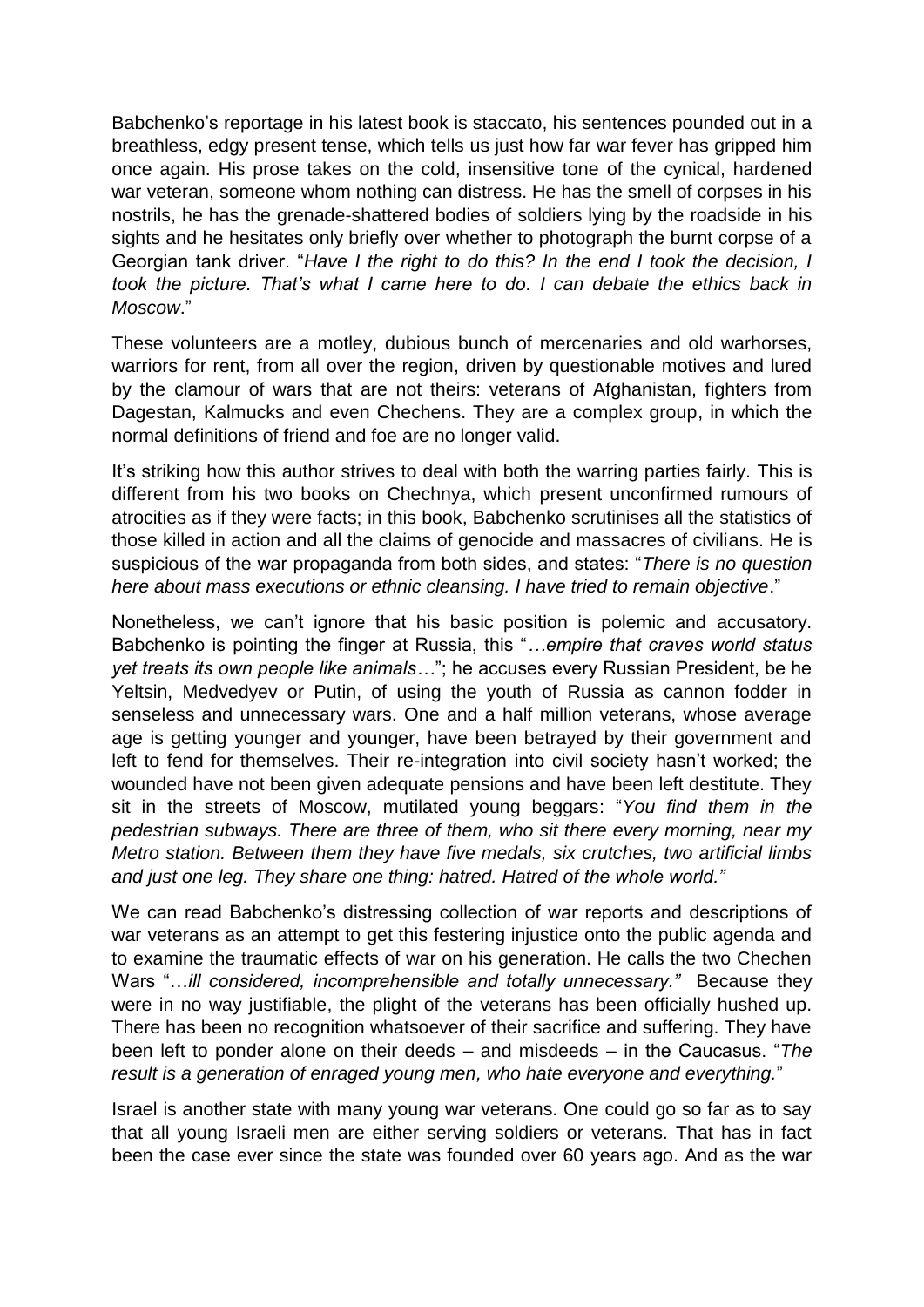literature coming out of Israel shows, many of those veterans are no less embittered than the Russian, Arkady Babchenko.

The Israeli author, Yoram Kaniuk, was one of the generation who were eyewitnesses of the founding on the state in 1948. Just before he died in 2013, at the high old age of 83, he posed the question of exactly what happened – and what didn't happen – during the Israeli War of Independence, in which he fought as a 17 year old and was severely injured.

Kaniuk calls *1948*, his book of memoirs, a novel…and with good reason. So many decades on, he can't trust his powers of recall, for memories are deceptive: "*I am not sure just* what *I am remembering.*" He asks himself: "*Where exactly was I back then, what in fact did I do?*" And he comes to the conclusion that memories serve the same purpose as novels: they are retrospective constructions of events. "*Memory is what I write down.*" One's own memory is, in the final analysis, just a novel about one's own life.

With all its shortcomings, this premise underpins Yoram Kaniuk's most personal, most honest and most pitiless dissection of his own memories, in which he seeks to unearth and bring to light the feelings and actions of the young man he then was, filtered through decades of forgetfulness and later memories, beset by memory lapses, false recalls and blind spots.

"*We were like children, just cocky young men, we signed up as volunteers. We were simpletons, partisans.* " At the age of seventeen, Kaniuk left his grammar school in Tel Aviv in the twelfth grade, shortly before the UN partitioned Palestine into a Jewish and an Arab state, and joined the *Palmach*, the paramilitary wing of the underground army, the *Haganah,* which later formed the core of the Israeli Defence Forces.

Kaniuk and other teenagers like him set out to be heroes and to strike down the enemy. It was a "*Children's Crusade*". But poorly trained and badly armed as they were, they rushed into senseless bloodbaths and massacres, into death, severe injury and mutilation, almost missing out on the foundation of the Israeli state in the process. They were so deeply involved in battles with Arab troops in the siege of Jerusalem, that they were hardly aware that Israel had come in to being.

The Jews and Arabs fought a dirty and extremely cruel war, there were massacres and much blood spilt on both sides; civilians, children and even nuns were killed; the indigenous Arab population either fled or were driven out of their villages. Above all, the young, inexperienced Jewish soldiers were killed in great numbers, abandoned to their fate by their leaders in mid-battle.

Yoram Kaniuk remembers a key event during these battles, a moment when the existence of the new state hung in the balance. He thinks the decisive moment in the War of Independence was when they took the village of Kastel: "*It was the first time we had captured a village. The road to Jerusalem now lay before us. The Arabs could have re-taken Kastel, but they wanted first to bury their dead leader (the Palestinian commander Abdel-Qadr-al-Husseini) and so missed a victory, which could have given them a good chance to defeat us in that abomination of a war.*"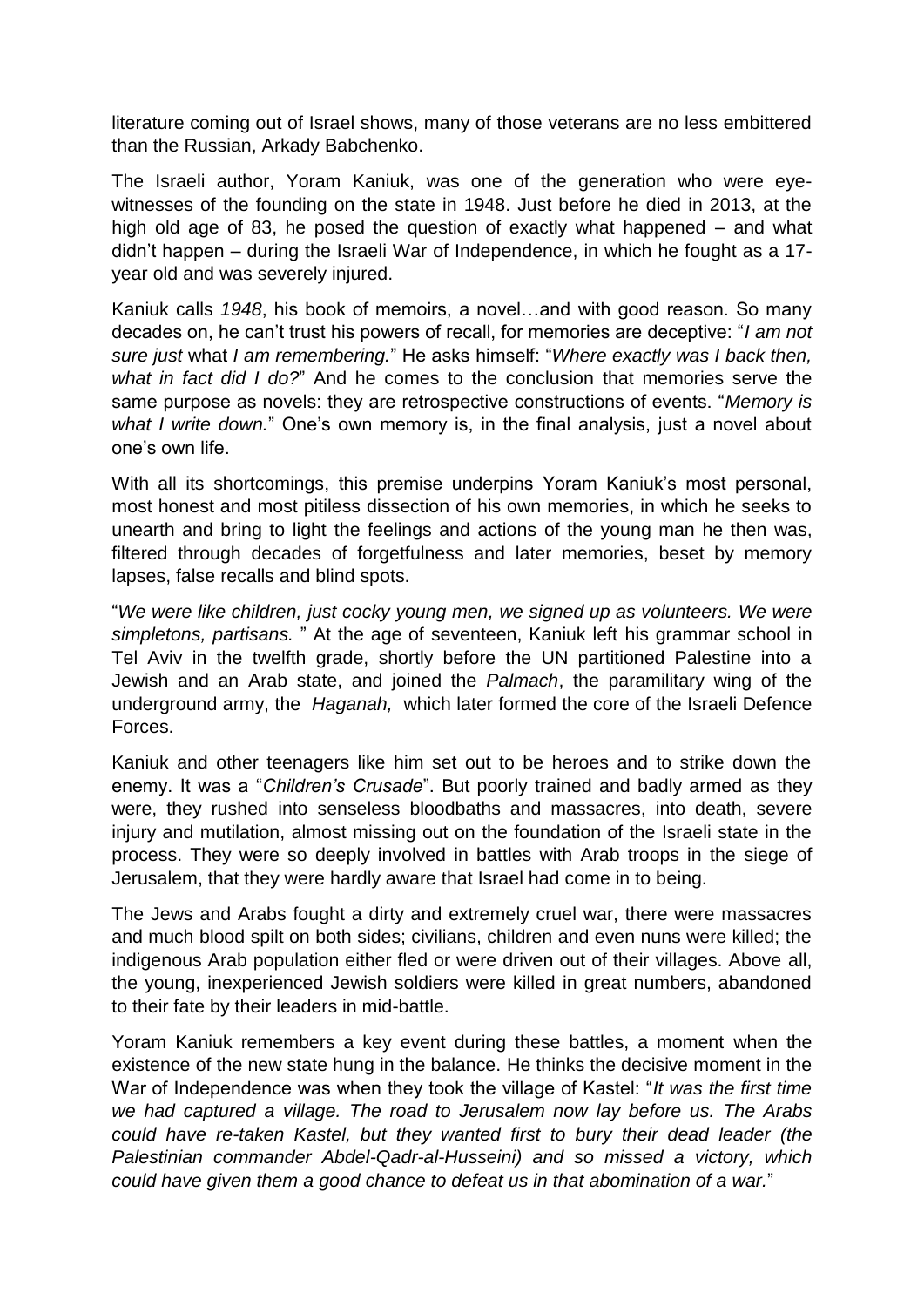The phrase to note here is "*that abomination of a war*". The clearer Yoram Kaniuk's memories become as he writes, the more tormented and bitter are his words. He recalls not just hunger, thirst, lack of sleep, stupid and mindless fighting and his own desensitisation, as his comrades are killed or injured all around him; he also remembers his guilt and the collapse of his own moral values: in a tight corner, in a moment of desperation, he shot an eight-year-old Arab boy. That dead boy has assumed the status of an icon in Kaniuk's personal mythology and to this day it brings him no comfort when his comrades try to ease his conscience, saying the only important thing is that "*we have an Israeli state and we created it with blood.*"

In the final chapter of *1948,* Kaniuk rails in pain and scorn against the official history of Israel: this celebrates the heroic deeds of *Palmach* leaders like Yitzhak Rabin and Moshe Dayan, but has nothing to say about the sacrifices of the other ranks. Whilst the commanders and their cronies enriched themselves as they carved up the socalled "*abandoned Arab property*" amongst themselves, Kaniuk denounces them thus: "*…we, the foot soldiers, the majority of those who fought [that war], we who did the work, we who survived, we were left with nothing.*" Their memory has been extinguished, swept under the carpet.

Yoram Kaniuk creates a memorial to his forgotten comrades with these words: "*They weren't a nice bunch. They were a brilliant and brutal, clever and courageous, angry tool that, without knowing it, set out on the road to build a state for the Jewish people.*" What remains, behind all the heroic courage, is the awareness of a historical injustice, a historical guilt, which is written into the founding of the state of Israel. This is what makes Kaniuk's honest book such a disquieting read, and one which is all the more important, as Israel hardens its stance towards its Arab neighbours and so makes hope for a peaceful settlement the more remote.

Two generations later, the Israeli Journalist and author Ron Leshem writes about his similar wartime experiences to those of Yoram Kaniuk. He likewise pillories the abomination of war. His first novel, published in 2008, was *Beaufort:* it's not first and foremost an anti-war novel but rather an indictment of Israel's military leaders. He takes aim at Israeli defence policy, which he says squanders and sacrifices the lives of soldiers senselessly and without any clear objective. "*Squander*" is a key word in this novel.

Leshem backs up his criticisms with specific examples: a place and an event from Israel's long history of warfare with her Arab neighbours, namely the mountain-top fortress of Beaufort, a former crusader castle in south Lebanon. It was captured by an Israeli elite unit in 1982. It was converted into a military base and held as a forward outpost for eighteen years, at great human and material cost. For most of that time, it served as the important central defence facility in the north, for holding Hizbollah back from the Israeli border. But in 2000, after eighteen years, Beaufort was abruptly evacuated. As the Israelis pulled out of Lebanon, the base was abandoned and blown up on the grounds that it was strategically unimportant.

It is precisely this strategic panic that is the object of censure in this novel. It tells the story of the last Israeli combat unit stationed in Beaufort and how they had at first to defend the fortress and then suddenly withdraw from it…to defend it because it was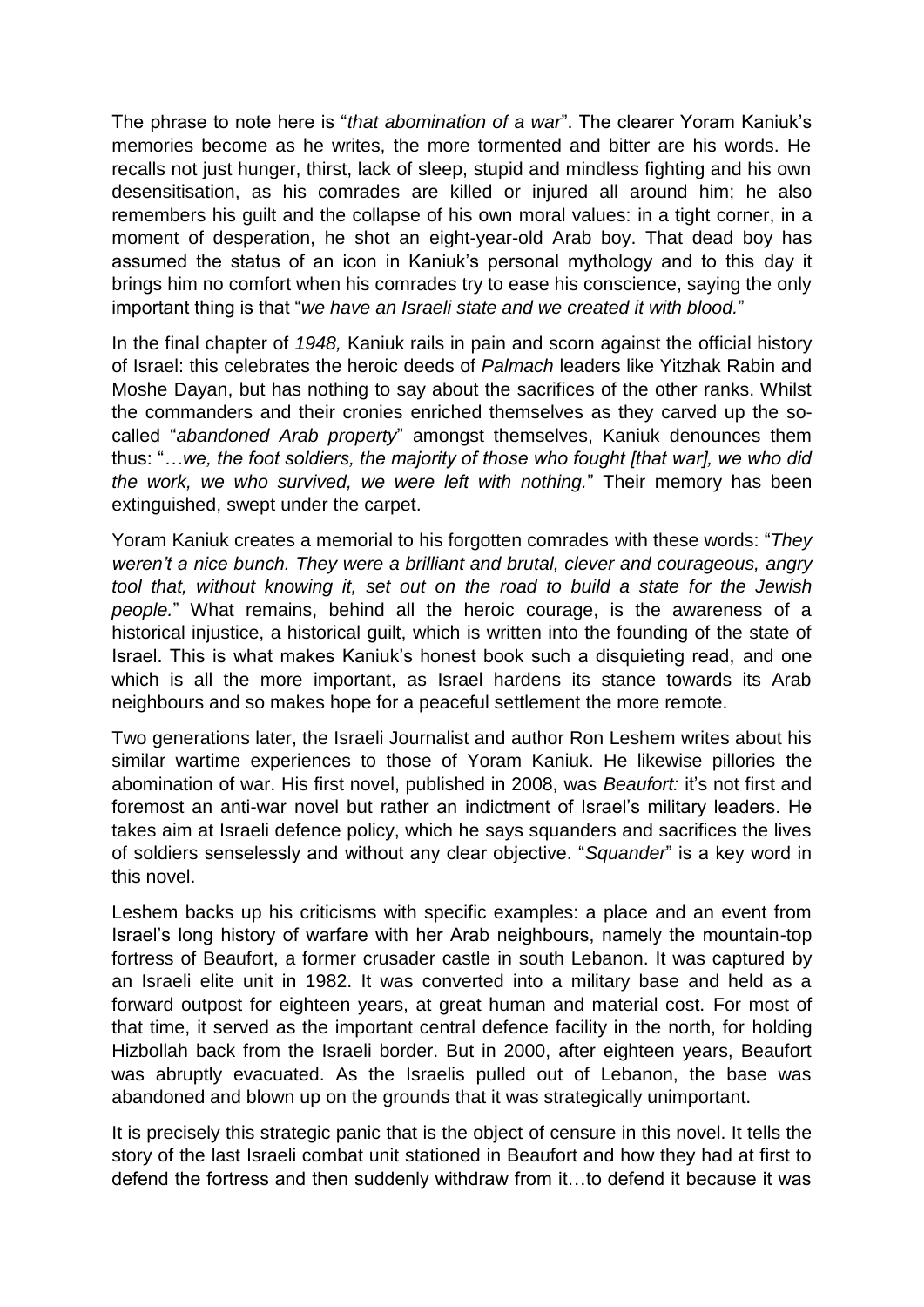important, then to abandon it, because it was unimportant. The criticism is that the Israeli government had taken a secret decision to withdraw from Lebanon much earlier, but in spite of this had left very young soldiers for a whole year, senselessly to fight on and die there. This bare mountain-top, according to Ron Leshem, was just not worth such a sacrifice in human lives. His war novel is about squandered idealism, emotional insincerity in the military high command and above all, about the absurdity of modern warfare.

In the writings of Babchenko, Kaniuk and Leshem we see that soldiers are also the victims of war. But even more so are civilians, especially when they find themselves between the two front lines in a civil war…and in particular, when there are no longer any clear front lines, when war is waged in people's own homes, and residential districts become killing fields. The victims of these civil wars and how they react are the subject of most *Reflective War Novels.* I would like to talk briefly about a couple of the most noteworthy of these now.

When you read Anthony Marra's first novel, *A Constellation of Vital Phenomena,* it's hard to believe that this young American author (born in1984) has learnt almost everything he knows about Chechnya from books. He owes much of the detail in his novel about the sufferings of the civil population in the two Chechen Wars to the murdered Moscow journalist Anna Politovskaya. Her reports describe the almost surreal daily life of ordinary Chechens, who saw their homes suddenly transformed into slaughterhouses and whose sole objective from then on was to survive in the middle of a warzone.

Certainly, the novel Anthony Marra has produced based on Anna Politovskaya's data and the information he gleaned from a short trip to the Caucasus, is remarkable in its complexity, its literary depth and its comprehensive detail. *A Constellation of Vital Phenomena* combines research with imaginative invention and psychological empathy and – something which is unusual in a first novel – not the slightest trace of autobiographical material. Apart from the capital Grozny, the action takes place in a fictitious village and the hospital in Voltshansk, another invented location, in the decade 1994 to 2004.

Marra tells a powerful, graphic and moving story about an eight-year-old Chechen girl and the three adults who care for her amid the chaos of the fighting between Chechen rebels and Russian troops. After her father is first tortured then abducted by the occupying forces, the child also comes under threat of abduction and it falls to two doctors, Akhmed and Sonja, to hide her in their hospital and so to save her life.

The two doctors could not be more different characters: Akhmed can best be described as a trainee doctor, but is a man with great social skills; Sonja is a surgeon, self-sacrificing but curt in manner, who hides behind her steely exterior a deep private pain over her renegade sister. Together with a single nurse, they manage to keep their half-destroyed hospital running. The three of them work tirelessly and thanklessly to take care of fighters from both sides, Russians and rebels alike, as well as civilian casualties – which means mainly amputating limbs from the victims of landmines. The hospital is an absolute madhouse, a totally surreal place… yet, at the same time, it is a sanctuary, a humane refuge.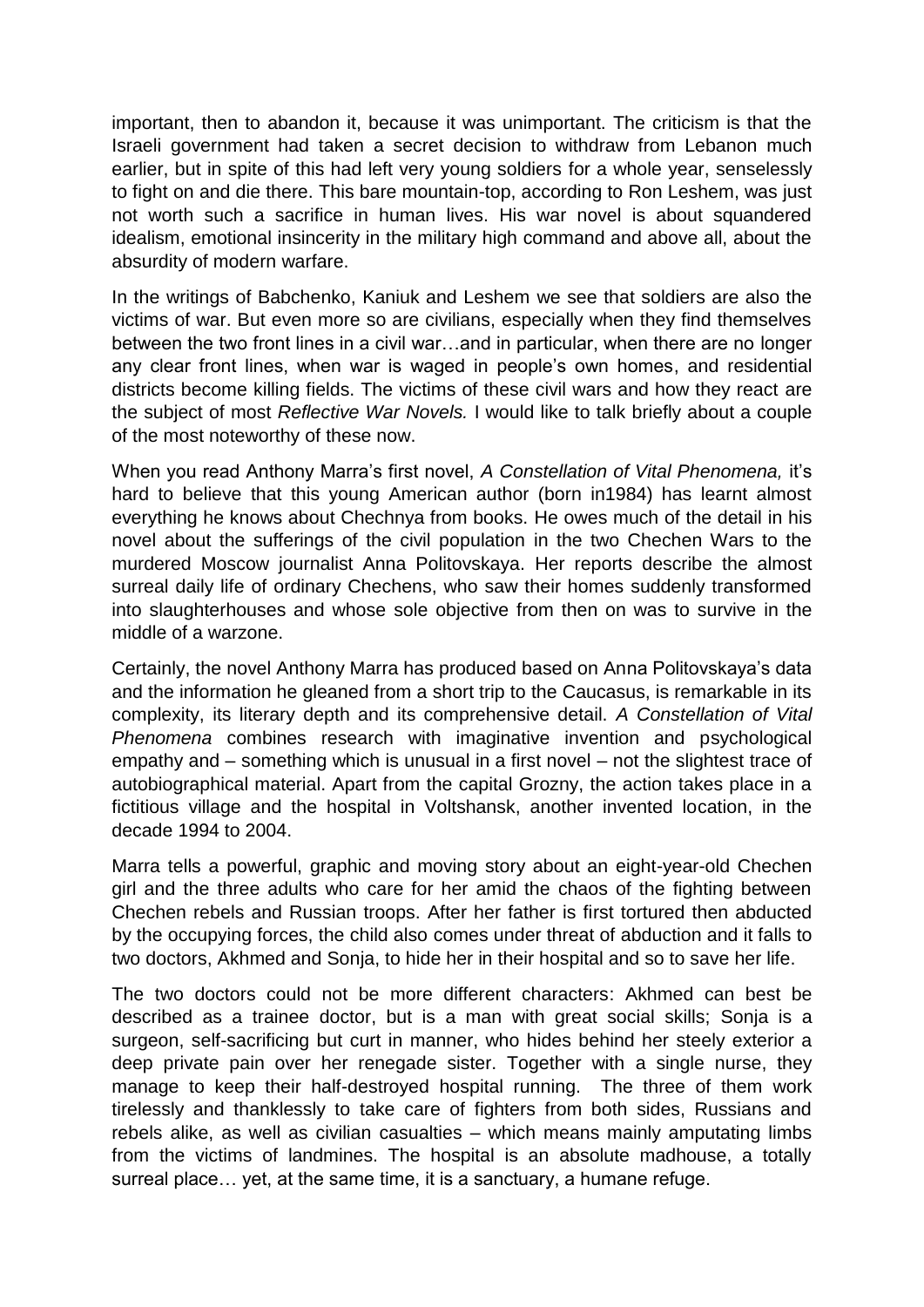Anthony Marra interlinks a series of individual stories to recount the survival strategies of his characters: village neighbours, fathers, mothers, childhood friends, married couples. They don't support either of the warring sides, they aren't political nor particularly religious…they simply want to get by in a town, where everywhere they walk, they "*get shards of glass from broken windows in their shoes*"; where they only know where the unexploded shells are, because someone has marked the spot by putting upturned toilet bowls over them as a protection in case they explode, for "*those bowls are the only decent things the Soviets left behind– they're unbreakable.*"

Some people struggle only for themselves: they smuggle weapons, become blackmarketeers, scrap-dealers or human traffickers. "*Scrap metal and disappearances – our national industries*" declares one character. One man has been so brutally tortured for so long, that he turns paid informer and denounces half his village to the Russian troops. Others strive, amid the fear, destruction, treachery and bestiality, to maintain some humanity in their relationships with their fellow men: to prevent the collapse of the village community, to help their neighbours, to take in refugees, to honour the dead, and to preserve the memory of what the Chechen people were and are.

The chronicler and village-historian who does this is Chassan, one of the many impressive fictional characters created by Anthony Marra. Chassan has already lived through the enforced re-settlement of Chechens to Kazakhstan and Central Asia under Stalin. When Krushchev allowed them to return to their homeland in 1957, Chassan dug up the bones of his parents and brought them back home in a brown coffin. Thereafter, he worked on a history of his people and his parents, "…*this small part of humanity, which the world seems determined to forget.*" He toiled for four decades on his outline of Chechen history, thousands of pages which he was required to change, shorten, or revise, according to the demands of the Soviet censors. Now, he no longer believes the Chechen people have any future, and Chassan burns his manuscript. But this act does not mean the world of the Chechens will sink into oblivion: at least not as long as people read Anthony Marra's epic war story.

Let's now turn from Chechnya to Africa. Africa's civil wars, failed states and violent, corrupt rulers are a central theme of contemporary African literature. It's remarkable how even younger authors, who have no personal experience of the civil wars in Biafra, Somalia or Uganda, have written so intensely about these traumatic events in their home countries…authors such as the Nigerian Chimamanda Adichie, Nadifa Mohamed from Somalia and Dinaw Mengestu from Ethiopia.

The civil war in Biafra was the first fall from grace in post-colonial Africa. This attempt at secession from Nigeria in 1967 by the Igbo people, and the short-lived republic of Biafra that followed, was attended by massacres and mass killings and ended in a three-year long civil war and a catastrophic famine on an unheard-of scale. The food blockade led to nearly six thousand people starving to death every day, and more than a million Biafrans died in the war.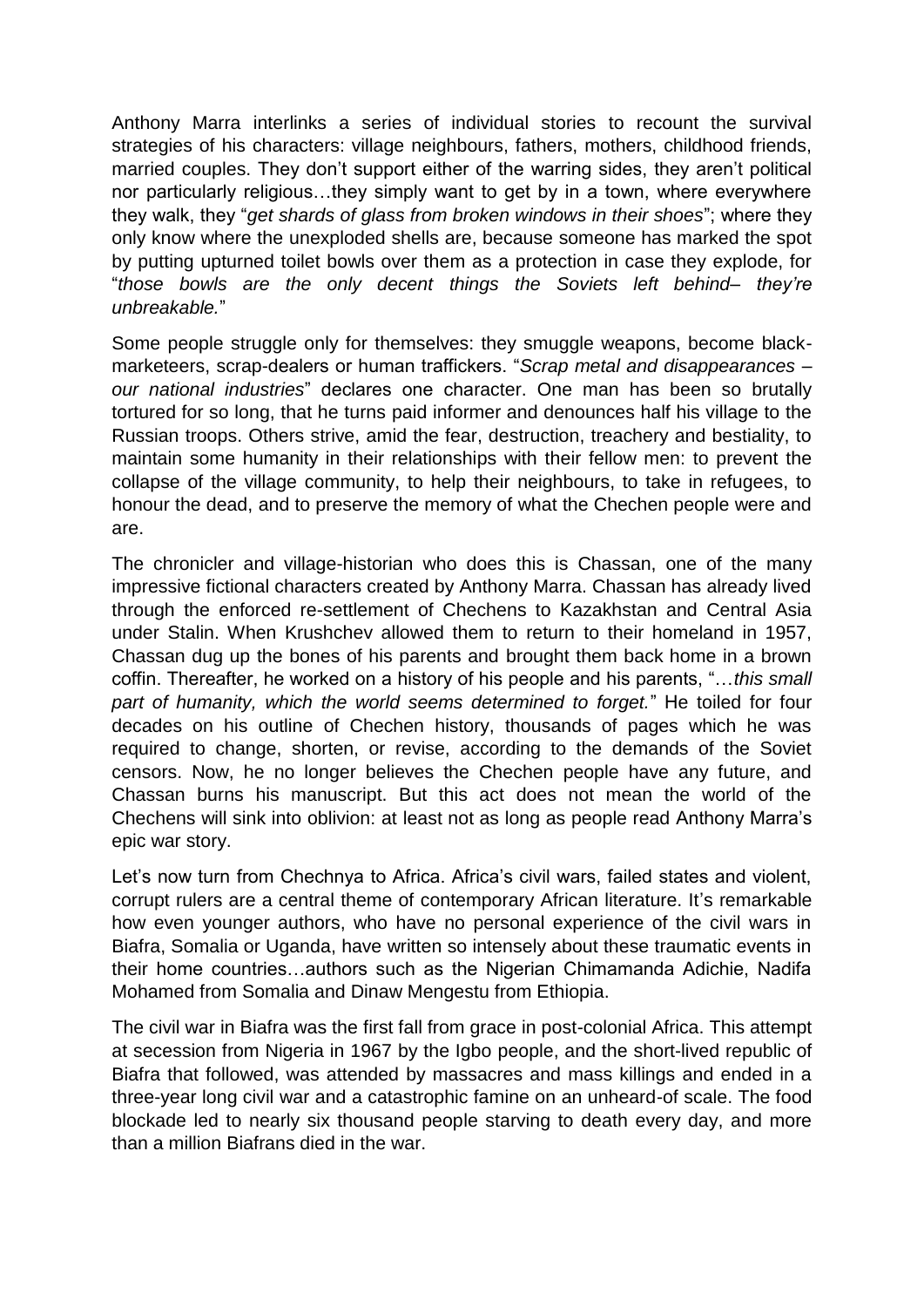Biafra's failed secession is a trauma that has long been suppressed in Nigeria. There are writers, who have recently turned their attention to the decades-long silence over this dreadful civil war, authors such as Chinua Achebe and Chimamanda Adichie, both Igbo by birth, yet both having quite distinctly different views of Biafra.

Chinua Achebe is the grand old man of the African literature, which he *de facto* launched with his 1958 post-colonial classic novel *Things Fall Apart.* Achebe was actively committed to Biafran independence, and sometimes was its special ambassador. But he remained silent for forty years on the failed Igbo secession attempt, before he published his memoirs, shortly before his death in 2013: *There was a Country. A Personal History of Biafra*. Unlike his compatriot, the Nobel Prizewinner Wole Soyinka, who retrospectively described the attempted break-away as "*politically and militarily unwise*", Chinua Achebe describes the Biafran War in his memoirs as an inspiring moment of self-assertion for his Igbo people, in spite of the destitution and misery into which it plunged them. From that point on, he says, Nigeria totally squandered its meaningless and never properly developed independence, through the corruption and political incompetence of its rulers.

Chimamanda Adichie is two generations younger that Chinua Achebe: she was born in 1977 and she grew up in great awe of him. She calls him her model: reading *Things Fall Apart* was a life-changing revelation for her. She had lost both her grandfathers in the Biafran war; its dark shadow looms over her novels and short stories. In her 2006 novel *Half of a Yellow Sun*, the story of the impoverishment of the Igbo is told through twin sisters, members of the Igbo elite, who are drawn into that dehumanising war.

Adichie, then, deals with these events differently from Chinua Achebe. She has, of course, read Achebe's memoirs of the war: she delivered her conclusions on the book, its author and his generation in the *London Review of Books.* Given her lifelong admiration of Achebe, it is a sobering verdict: "*He is a member of Nigeria's generation of the bewildered, the people who were fortunate to be educated, who were taught to believe in Nigeria, and who watched, helpless and confused, as the country crumbled. He was a Biafran patriot, as were most of his Igbo colleagues, because they no longer felt they belonged in Nigeria. He still seems surprised, almost disbelieving, not only at the terrible things that happened but at the response, or lack of response, to them.*"

The Somali writer Nadifa Mohamed is four years younger than Chimamanda Adichie. At the age of five, she and her parents had to leave her birthplace, Hargeisa, flee the encroaching civil war and go into exile in England. Her novel about the civil war in Somalia, *The Orchard of Lost Souls,* deals with a period, which Nadifa Mohamed herself did not live through and which she doesn't therefore know from personal experience. She had to rely what she was told by her parents and relatives to find out about her country of birth. But this still gave her adequate scope to spin yarns and fantasies.

The novel takes place in 1987 and 1988, on the eve of the civil war, when Hargeisa fell into the hands of rebel separatist clans, whereupon the dictator Mohamed Siad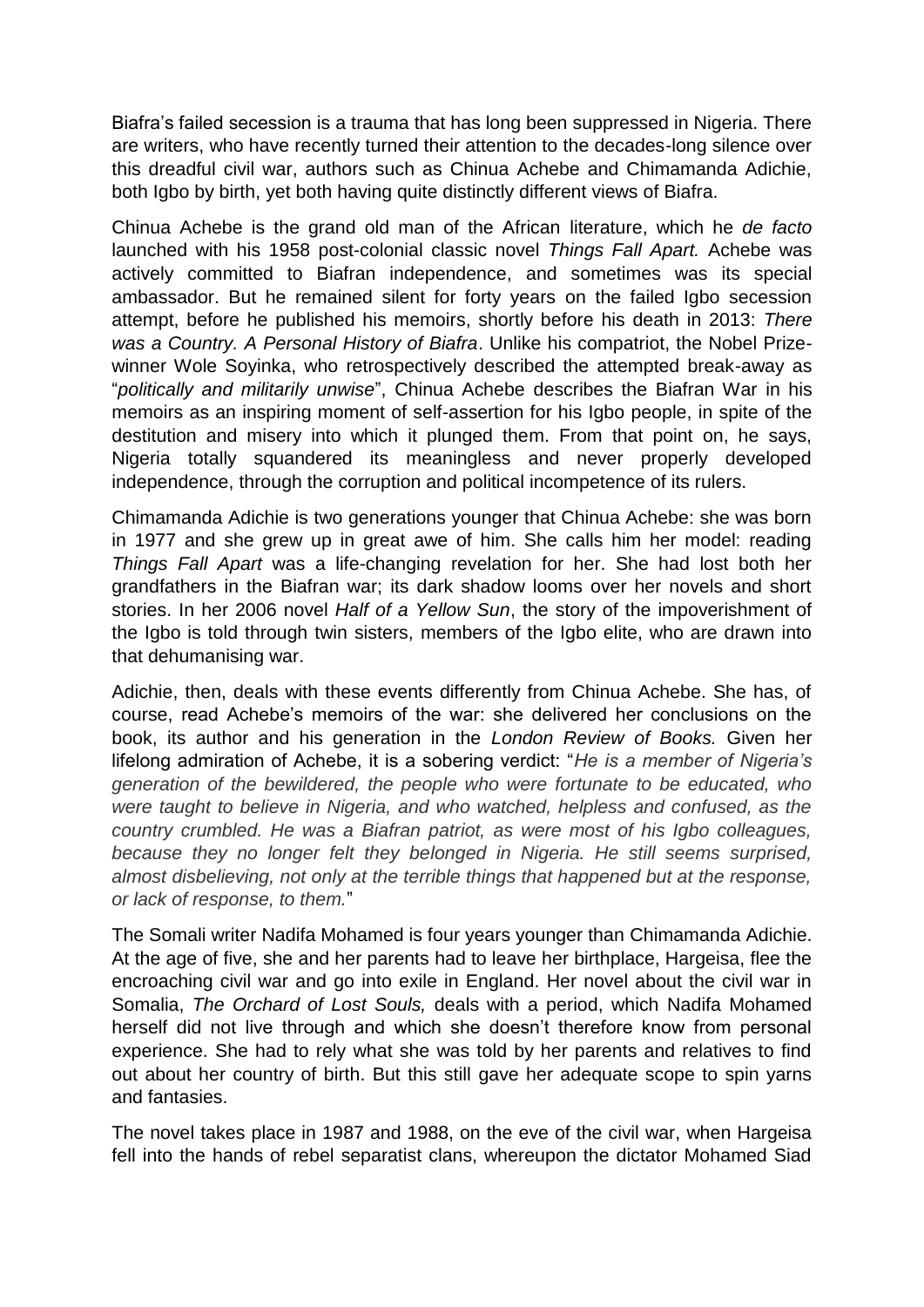Barre bombed the town and the population fled in utter panic over the border into neighbouring Ethiopia.

The novel shows the emerging civil war from the standpoint of three women, the survival stories of three quite different and strikingly portrayed women, who represent three generations of their sex. There is an orphaned street girl, who refuses to allow herself to be brought up as a child prostitute and runs away. Then there's the young Somali soldier, who defects to the rebel cause. And finally the old widow, who creates a kind of patchwork-family with the other two: a wished-for grandmother with her pseudo-daughter and pseudo-niece.

All three protagonists are drawn into the bloody feud between the regime and their enemies, the insurgents from the clans. They experience for themselves how this civil conflict involving rebels, clan militias and government troops poisons national life and increasingly brutalises society. Men play hardly any role in the book and those that do are evil. Apart from beggars and tramps, there are few civilians left in Hargeisa: the men are either in the military or the police, or are insurgents on both sides of the Ethiopian border. Or else they are dead torture victims, thrown into the market-place by soldiers at night. Doctors are murdered out of hand if they protest about the foul conditions in their hospitals.

In the end, the dictator even has the town on Hargeisa bombed and the three women are left with the choice between death or flight. In order not to be killed by their own side, they decide to flee into neighbouring Ethiopia: better alive in a refugee camp than dead in their home town. The old widow sums up their dilemma: she "*can't understand anything in this country any more…policewomen have turned into torturers, vets into doctors, teachers into spies and children into armed rebels.*"

Unlike the wars in Biafra and Somalia, the civil war in Uganda has hardly found any literary chronicler – with one interesting exception. In his recently published third novel, *All Our Names,* Dinaw Mengestu describes that short moment in time in the 1970s when, in the first flush of its newly-won independence, pan-African reform ideas blossomed in Uganda, before they were snuffed out by the civil war and the atrocities of Idi Amin's coup d'etat and subsequent dictatorship.

The novel begins in quite playful style, in the turmoil of student protest actions on the Kampala University campus: however, this rebellious acting-up soon turns deadly earnest, as both the main characters in the novel, two would-be students, too poor to officially attend the university, gradually fall under the influence of insurgent militias, who have come together to resist Idi Amin's reign of terror. It's soon apparent that these rebel militias are no match for the violence of the regime. One of the students is soon so deeply involved in atrocities as to make flight impossible. He gives his friend his passport and student visa, so that he is able to escape to the USA under a false name.

The most unusual thing about this novel set in Uganda is its author: he is not Ugandan, but American, though born in Ethiopia, from where he emigrated from Addis Ababa with his parents at the age of two. It's clear that his own experience of dealing with mixed and blurred nationality was a good preparation for telling this dark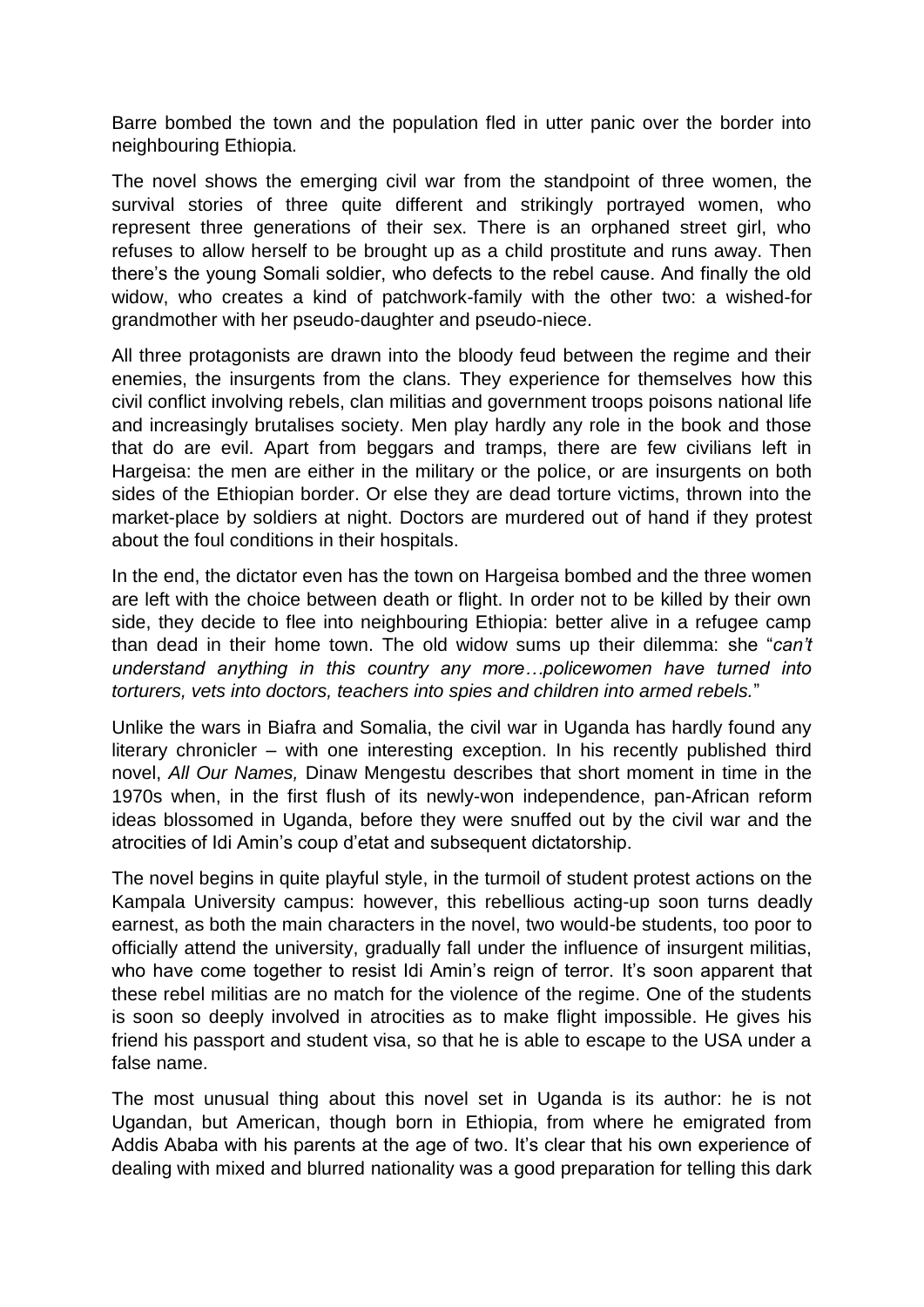story of dubious nationality identities, which find in a civil war both their confirmation and their eradication.

In conclusion, I want to say that any excursion like this through contemporary non-European war literature, however cursory and sketchy it may be, cannot fail to mention Iraq. Iraq is a rich source of typical war stories, from its beginnings inside questionable frontiers negligently drawn by its Western occupiers, down to the present and the disastrous American invasion and their no less disastrous, overhasty withdrawal, leaving behind a ruined country, riven by civil strife.

Iraqi literature about this past and present failed state is extremely rich and impressive. As an example, I would like to mention just one book, the new novel by Najem Wali, *Baghdad Marlboro.*

Wali was born in Basra in 1956. In 1980, when the Iran-Iraq war broke out, he falsified his military service record, deserted and went to Germany. Today, he lives in Berlin, as a journalist and novelist. He writes his newspaper articles in German and his novels and short stories in Arabic.

The focus of his writing is Iraq's unhappy past and its ruined present. He makes clear how both an almost permanent state of conflict and external intervention have destroyed the country's once cosmopolitan urban culture and traumatised its people, morally and materially. He shows how the formerly multi-cultural diversity of Iraq – a country in which a mosaic of ethnicities and religions peacefully co-existed (Muslims, Jews, Kurds, Shabak, Chaldees, Yazidis and many more) – was destroyed, first through the expulsion of the Jews, of the Kurds and the Armenians and others by Sunni pan-Arab forces, and later by the interventions of the Americans and the Iranians and the growth of radical political Islam.

In his novel *Baghdad Marlboro,* Najem Wali's theme is the traumas of war inflicted on the Iraqi people: the past, in which there was no peace, the suppressed memories of the terrible violence, which are forever coming to the surface and cannot be forgotten.

In essence, the story is played out in 2004, in the second year of the country's occupation by US marines. Two dreadful events from the fighting in Kuwait are the key issues in the novel. The first of these war crimes was committed by the Iraqis, the second by the Americans. Iraqi soldiers massacred American prisoners-of-war, whom they were supposed to be guarding; and American forces bulldozed and buried alive an Iraqi battalion, which had dug in in the desert but which was going to surrender because they were dying of thirst.

These two war crimes have profoundly shaken both the main characters in the novel, who have neither ever killed before and have indeed lived lives that were peaceable, kind and ill-disposed to violence…Salman Mahdi, an Iraqi poet, and Daniel Brooks, an Afro-American lieutenant. Because each of them was a participant in these acts of violence, each is horrified by what he has done.

From its double perspective of both the Iraqi and American standpoints, Najem Wali's war novel strives to take an impartial view of the events in Iraq. This makes